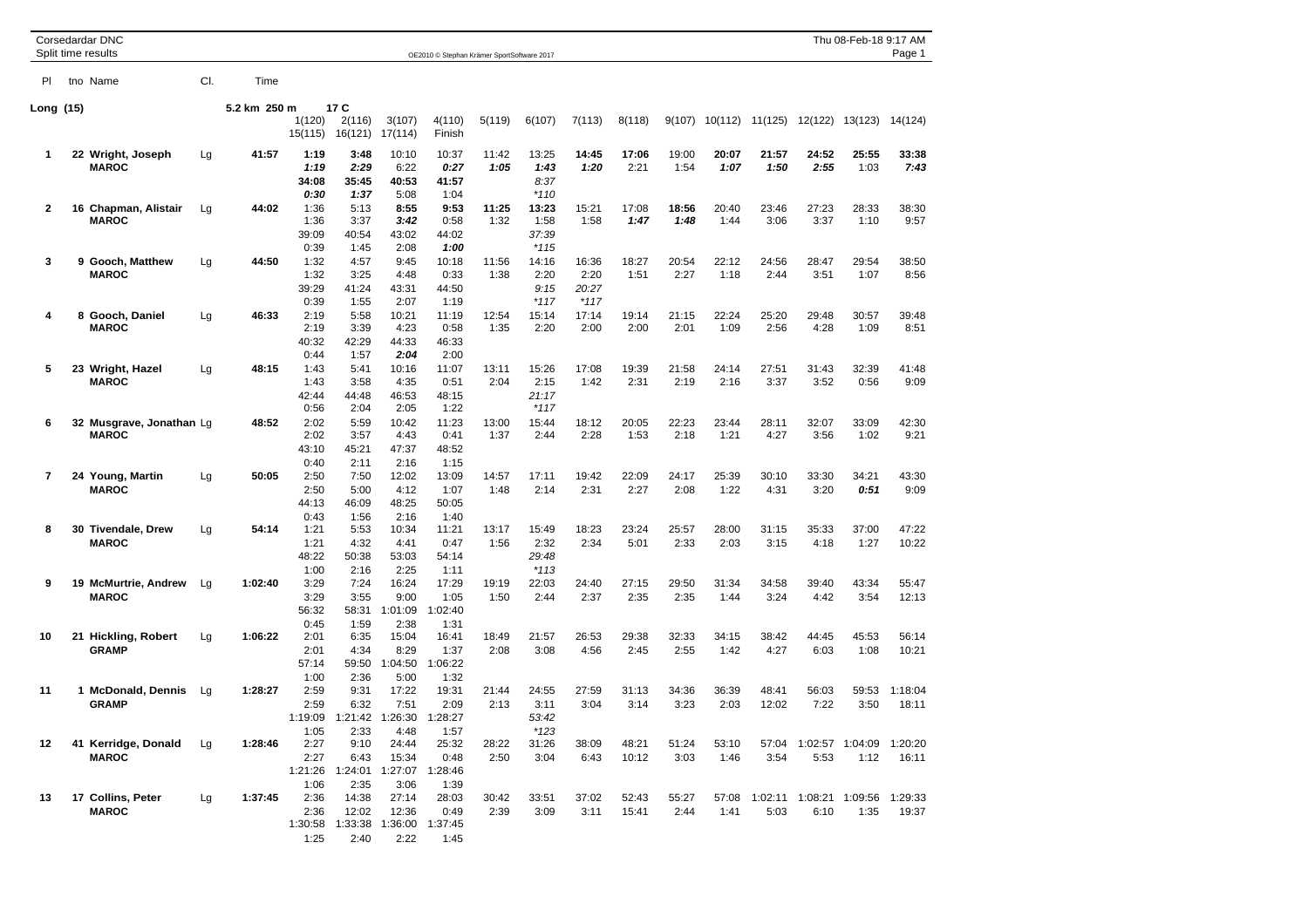|             | Split time results                      | Thu 08-Feb-18 9:17 AM<br>OE2010 © Stephan Krämer SportSoftware 2017 |              |                   |                   |                   |                  |               |                 |                 |                 | Page 2          |                 |                                                |                 |       |         |
|-------------|-----------------------------------------|---------------------------------------------------------------------|--------------|-------------------|-------------------|-------------------|------------------|---------------|-----------------|-----------------|-----------------|-----------------|-----------------|------------------------------------------------|-----------------|-------|---------|
| PL          | tno Name                                | CI.                                                                 | Time         |                   |                   |                   |                  |               |                 |                 |                 |                 |                 |                                                |                 |       |         |
|             |                                         |                                                                     |              |                   |                   |                   |                  |               |                 |                 |                 |                 |                 |                                                |                 |       |         |
| Long (15)   |                                         |                                                                     | 5.2 km 250 m |                   | 17 C              | (cont.)           |                  |               |                 |                 |                 |                 |                 |                                                |                 |       |         |
|             |                                         |                                                                     |              | 1(120)<br>15(115) | 2(116)<br>16(121) | 3(107)<br>17(114) | 4(110)<br>Finish | 5(119)        | 6(107)          | 7(113)          | 8(118)          |                 |                 | 9(107) 10(112) 11(125) 12(122) 13(123) 14(124) |                 |       |         |
|             | 37 Yardley, Gareth                      | Lg                                                                  | mp           | 3:04              | 8:46              | 38:02             | -----            |               |                 |                 | -----           | -----           | 40:03           | 43:39                                          | 49:44           | 50:56 | 1:05:34 |
|             | <b>GRAMP</b>                            |                                                                     |              | 3:04              | 5:42              | 29:16             |                  |               |                 |                 |                 |                 | 2:01            | 3:36                                           | 6:05            | 1:12  | 14:38   |
|             |                                         |                                                                     |              | 1:06:34<br>1:00   | 1:09:21<br>2:47   | 1:11:43<br>2:22   | 1:13:47<br>2:04  |               | 14:47<br>$*117$ | 16:35<br>$*110$ | 18:42<br>$*119$ | 21:15<br>$*117$ | 31:56<br>$*113$ | 35:14<br>$*118$                                | 37:17<br>$*117$ |       |         |
|             | 4 Wilson, Felix                         | Lg                                                                  | dnf          | 1:24              | 6:25              | 10:52             | 11:22            | 12:57         | 15:11           | 17:34           | -----           | -----           | -----           | 19:12                                          | -----           | ----- | 27:48   |
|             | <b>MAROC</b>                            |                                                                     |              | 1:24              | 5:01              | 4:27              | 0:30             | 1:35          | 2:14            | 2:23            |                 |                 |                 | 1:38                                           |                 |       | 8:36    |
|             |                                         |                                                                     |              | -----             | -----             | 29:27             | 35:48            |               | 24:34           | 26:47           |                 |                 |                 |                                                |                 |       |         |
|             |                                         |                                                                     |              |                   |                   | 1:39              | 6:21             |               | $*121$          | $*115$          |                 |                 |                 |                                                |                 |       |         |
| Medium (26) |                                         |                                                                     | 3.0 km 160 m |                   | 8 C               |                   |                  |               |                 |                 |                 |                 |                 |                                                |                 |       |         |
|             |                                         |                                                                     |              | 1(124)            | 2(121)            | 3(117)            | 4(111)           | 5(110)        | 6(122)          | 7(125)          | 8(114)          | Finish          |                 |                                                |                 |       |         |
| 1           | 12 Graham, Luke                         | Md                                                                  | 28:00        | 2:30              | 4:58              | 11:23             | 12:40            | 13:35         | 15:50           | 20:13           | 26:22           | 28:00           |                 |                                                |                 |       |         |
| 2           | <b>MAROC</b><br>33 Musgrave, Ewan       | Md                                                                  | 29:30        | 2:30<br>4:32      | 2:28<br>6:33      | 6:25<br>12:24     | 1:17<br>13:34    | 0:55<br>15:02 | 2:15<br>17:12   | 4:23<br>21:30   | 6:09<br>28:15   | 1:38<br>29:30   |                 |                                                |                 |       |         |
|             | <b>MAROC</b>                            |                                                                     |              | 4:32              | 2:01              | 5:51              | 1:10             | 1:28          | 2:10            | 4:18            | 6:45            | 1:15            |                 |                                                |                 |       |         |
| 3           | 14 Campbell, Eilidh                     | Md                                                                  | 32:42        | 3:25              | 5:28              | 12:55             | 14:23            | 15:22         | 18:20           | 23:34           | 30:36           | 32:42           |                 |                                                |                 |       |         |
| 4           | <b>MAROC</b>                            |                                                                     |              | 3:25              | 2:03              | 7:27              | 1:28             | 0:59          | 2:58            | 5:14            | 7:02            | 2:06            |                 |                                                |                 |       |         |
|             | 20 Mather, Paul<br><b>MAROC</b>         | Md                                                                  | 34:02        | 5:01<br>5:01      | 7:29              | 15:01             | 16:35            | 17:48         | 20:26           | 25:55           | 32:45           | 34:02           |                 |                                                |                 |       |         |
| 5           | 26 Hale, Nick                           | Md                                                                  | 37:58        | 3:41              | 2:28<br>6:15      | 7:32<br>15:34     | 1:34<br>16:52    | 1:13<br>18:30 | 2:38<br>21:17   | 5:29<br>29:50   | 6:50<br>36:23   | 1:17<br>37:58   |                 |                                                |                 |       |         |
|             | <b>MAROC</b>                            |                                                                     |              | 3:41              | 2:34              | 9:19              | 1:18             | 1:38          | 2:47            | 8:33            | 6:33            | 1:35            |                 |                                                |                 |       |         |
| 6           | 29 Skinner, Rob                         | Md                                                                  | 38:37        | 3:33              | 6:23              | 16:46             | 18:56            | 19:48         | 22:13           | 30:11           | 37:22           | 38:37           |                 |                                                |                 |       |         |
|             | <b>MAROC</b>                            |                                                                     |              | 3:33              | 2:50              | 10:23             | 2:10             | 0:52          | 2:25            | 7:58            | 7:11            | 1:15            |                 |                                                |                 |       |         |
| 7           | 27 Gomersall, Sam<br><b>GRAMP</b>       | Md                                                                  | 39:33        | 6:47<br>6:47      | 9:49<br>3:02      | 19:09<br>9:20     | 20:35<br>1:26    | 21:37<br>1:02 | 24:41<br>3:04   | 30:03<br>5:22   | 37:47<br>7:44   | 39:33<br>1:46   |                 |                                                |                 |       |         |
| 8           | 18 Collins, Nick                        | Md                                                                  | 44:57        | 5:14              | 8:05              | 16:43             | 19:08            | 21:26         | 25:01           | 32:23           | 42:59           | 44:57           |                 |                                                |                 |       |         |
|             | <b>MAROC</b>                            |                                                                     |              | 5:14              | 2:51              | 8:38              | 2:25             | 2:18          | 3:35            | 7:22            | 10:36           | 1:58            |                 |                                                |                 |       |         |
| 9           | 36 Green, Nick                          | Md                                                                  | 47:37        | 3:39              | 8:51              | 17:21             | 19:27            | 20:24         | 29:24           | 36:38           | 46:03           | 47:37           |                 |                                                |                 |       |         |
| 10          | <b>GRAMP</b><br>40 Chapman, Paul        | Md                                                                  | 47:56        | 3:39<br>3:21      | 5:12<br>7:39      | 8:30<br>16:58     | 2:06<br>18:56    | 0:57<br>21:24 | 9:00<br>25:57   | 7:14<br>35:15   | 9:25<br>45:03   | 1:34<br>47:56   |                 |                                                |                 |       |         |
|             | <b>MAROC</b>                            |                                                                     |              | 3:21              | 4:18              | 9:19              | 1:58             | 2:28          | 4:33            | 9:18            | 9:48            | 2:53            |                 |                                                |                 |       |         |
| 11          | 34 McIntyre, Ian                        | Md                                                                  | 49:17        | 3:41              | 7:01              | 20:49             | 22:23            | 24:03         | 27:55           | 36:50           | 46:51           | 49:17           |                 |                                                |                 |       |         |
|             | INT                                     |                                                                     |              | 3:41              | 3:20              | 13:48             | 1:34             | 1:40          | 3:52            | 8:55            | 10:01           | 2:26            |                 |                                                |                 |       |         |
| 12          | 5 Hamilton, lan<br><b>GRAMP</b>         | Md                                                                  | 49:51        | 8:43<br>8:43      | 11:30<br>2:47     | 21:16<br>9:46     | 23:18<br>2:02    | 26:47<br>3:29 | 32:28<br>5:41   | 38:55<br>6:27   | 48:18<br>9:23   | 49:51<br>1:33   |                 |                                                |                 |       |         |
| 13          | 15 Campbell, Kirsty                     | Md                                                                  | 50:02        | 3:34              | 8:03              | 21:47             | 23:11            | 24:27         | 27:57           | 39:59           | 48:16           | 50:02           |                 |                                                |                 |       |         |
|             | <b>MAROC</b>                            |                                                                     |              | 3:34              | 4:29              | 13:44             | 1:24             | 1:16          | 3:30            | 12:02           | 8:17            | 1:46            |                 |                                                |                 |       |         |
| 14          | 35 Anderson, Murray                     | Md                                                                  | 51:03        | 5:11              | 7:19              | 14:35             | 24:46            | 25:34         | 34:53           | 40:40           | 49:06           | 51:03           |                 | 18:20                                          |                 |       |         |
| 15          | <b>GRAMP</b><br>39 Chapman, Catriona Md |                                                                     | 51:38        | 5:11<br>3:54      | 2:08<br>7:16      | 7:16<br>17:07     | 10:11<br>19:15   | 0:48<br>25:38 | 9:19<br>29:13   | 5:47<br>36:25   | 8:26<br>48:41   | 1:57<br>51:38   |                 | $*107$                                         |                 |       |         |
|             | <b>MAROC</b>                            |                                                                     |              | 3:54              | 3:22              | 9:51              | 2:08             | 6:23          | 3:35            | 7:12            | 12:16           | 2:57            |                 |                                                |                 |       |         |
| 16          | 7 Sheridan, Bob                         | Md                                                                  | 52:03        | 11:59             | 14:43             | 29:41             | 31:00            | 32:27         | 35:11           | 43:44           | 50:39           | 52:03           |                 |                                                |                 |       |         |
|             | <b>MAROC</b>                            |                                                                     |              | 11:59             | 2:44              | 14:58             | 1:19             | 1:27          | 2:44            | 8:33            | 6:55            | 1:24            |                 |                                                |                 |       |         |
| 17          | 10 Gooch, Joel<br><b>MAROC</b>          | Md                                                                  | 53:41        | 13:42<br>13:42    | 15:33<br>1:51     | 22:13             | 27:31            | 28:25         | 31:43           | 45:30           | 52:22<br>6:52   | 53:41           |                 |                                                |                 |       |         |
| 18          | 28 Wright, Denise                       | Md                                                                  | 55:42        | 5:05              | 8:27              | 6:40<br>19:23     | 5:18<br>21:23    | 0:54<br>22:59 | 3:18<br>26:41   | 13:47<br>42:02  | 52:51           | 1:19<br>55:42   |                 | 2:26                                           |                 |       |         |
|             | <b>MAROC</b>                            |                                                                     |              | 5:05              | 3:22              | 10:56             | 2:00             | 1:36          | 3:42            | 15:21           | 10:49           | 2:51            |                 | $*114$                                         |                 |       |         |
| 19          | 6 Esson, David                          | Md                                                                  | 55:47        | 5:58              | 9:59              | 23:19             | 25:28            | 27:17         | 31:29           | 41:45           | 53:44           | 55:47           |                 |                                                |                 |       |         |
| 20          | <b>GRAMP</b><br>3 Campbell, Phil        | Md                                                                  | 57:23        | 5:58<br>6:02      | 4:01<br>15:25     | 13:20<br>25:19    | 2:09<br>27:17    | 1:49<br>29:16 | 4:12<br>35:19   | 10:16<br>43:54  | 11:59<br>55:13  | 2:03<br>57:23   |                 |                                                |                 |       |         |
|             | <b>MAROC</b>                            |                                                                     |              | 6:02              | 9:23              | 9:54              | 1:58             | 1:59          | 6:03            | 8:35            | 11:19           | 2:10            |                 |                                                |                 |       |         |